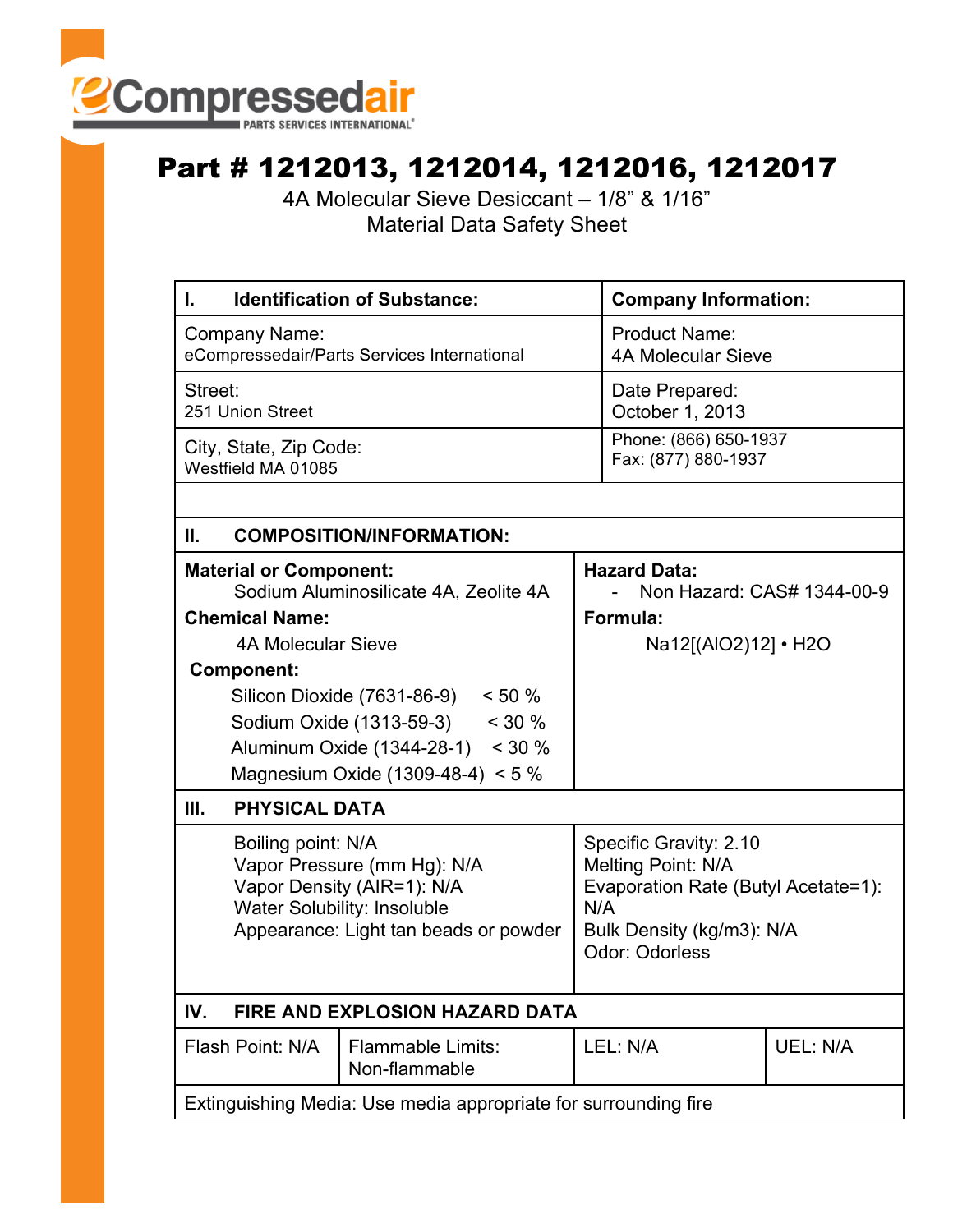

Explosion: Contact with moisture may generate sufficient heat to ignite combustible materials

Specific Hazards: Used product may contain retained chemicals, inform fire fighters

## **V. HEALTH HAZARD INFORMATION** Emergency overview

 Caution – may cause irritation – Skin and eye irritant Health Rating  $-0$  – None Flammability rating – 0 - None Reactivity rating  $-0$  – None Contact Rating – 1 – Slight Storage Color Code – Orange (General Storage Potential Health Effects: Inhalation: Inhalation of upper respiratory tract possible Skin Absorption: N/A Skin Contact: Irritation Eye Contact: Irritation Ingestion: N/A

Signs and Symptoms of Exposure: N/A

Effects of Overexposure Acute Exposure: N/A Chronic Exposure: N/A

Aggravation of Pre-existing conditions – No information found

Medical Conditions Aggravated by Exposure: Breathing of dust may aggravate asthma

Emergency and First Aid Procedures

Eyes: Flush w/water for 15 minutes then consult physician Inhalation: Remove exposed person to fresh air, consult physician Skin: Wash with soap and water for at least 15 minutes. Ingestion: Administer plenty of water, consult physician

General recommendations: Avoid breathing dust and direct contact with skin

### **VI. REACTIVITY DATA**

Stability: Stable under ordinary conditions Hazardous decomposition: N/A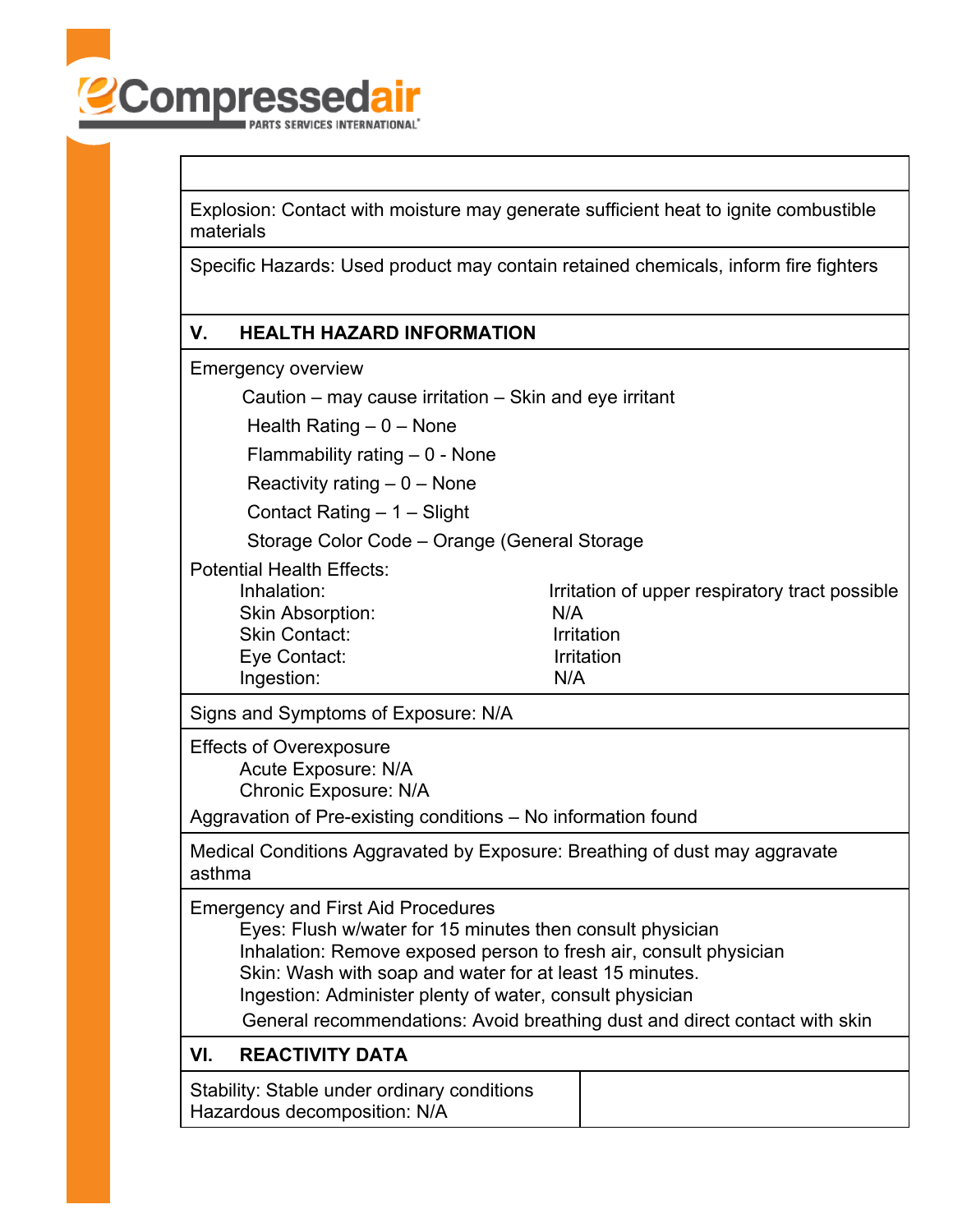

| Hazardous Polymerization: Will Not Occur:                                                                                                                                                                                                                   |                          | <b>Conditions to Avoid: Moisture</b>                                                               |
|-------------------------------------------------------------------------------------------------------------------------------------------------------------------------------------------------------------------------------------------------------------|--------------------------|----------------------------------------------------------------------------------------------------|
| <b>Hazardous Decomposition Products: N/A</b>                                                                                                                                                                                                                |                          |                                                                                                    |
| VII.<br><b>SAFE HANDLING AND USE</b>                                                                                                                                                                                                                        |                          |                                                                                                    |
| Handling: Keep container tightly closed. Suitable for general chemical storage area.<br>Containers of this material may become hazardous since they retain product<br>residues, dusts, solids; observe all warnings and precautions listed for the product. |                          |                                                                                                    |
| Accidental release procedure: Wear protective clothing, sweep up and remove                                                                                                                                                                                 |                          |                                                                                                    |
| Waste Disposal Method:<br>Comply with local regulations for non-hazardous chemical disposal.                                                                                                                                                                |                          |                                                                                                    |
| <b>SPECIAL PROTECTION AND CONTROL METHODS</b><br>VIII.                                                                                                                                                                                                      |                          |                                                                                                    |
| Respiratory: NIOSH approved dust mask<br>when working with powder.                                                                                                                                                                                          |                          | Ventilation: Dilution ventilation is a<br>satisfactory health hazard control for<br>this substance |
| Skin Protection: Wear protective gloves                                                                                                                                                                                                                     |                          | Eye Protection: Safety goggles<br>recommended                                                      |
| Airborne Exposure Limits: None established                                                                                                                                                                                                                  |                          |                                                                                                    |
| Other Protective Clothing or Equipment: N/A                                                                                                                                                                                                                 |                          |                                                                                                    |
| IX. Toxicological Information:                                                                                                                                                                                                                              |                          |                                                                                                    |
| LD50-Oral:                                                                                                                                                                                                                                                  | No information available |                                                                                                    |
| LS50-Skin:                                                                                                                                                                                                                                                  | No information available |                                                                                                    |
| LD50-Inhalation:                                                                                                                                                                                                                                            | No information available |                                                                                                    |
| Irritation (Skin/Eyes):                                                                                                                                                                                                                                     | No information available |                                                                                                    |
| Chronic toxicity: Acute eye, skin, and respiratory tract irritation                                                                                                                                                                                         |                          |                                                                                                    |
| Chronic Inhalation: The drying action of this product can cause irritation of the<br>mucous membranes of the nose and throat. Avoid prolonged breathing of dust                                                                                             |                          |                                                                                                    |
| X. Ecotoxological Information:                                                                                                                                                                                                                              |                          |                                                                                                    |
| LC50 Fish:                                                                                                                                                                                                                                                  | No information available |                                                                                                    |
| LC50-Daphnia:                                                                                                                                                                                                                                               | No information available |                                                                                                    |
| XI.<br><b>TRANSPORTATION AND SHIPPING REQUIREMENTS</b>                                                                                                                                                                                                      |                          |                                                                                                    |
| D.O.T. Shipping Name: N/A<br>D.O.T. Hazard Classification: non-hazardous                                                                                                                                                                                    |                          |                                                                                                    |